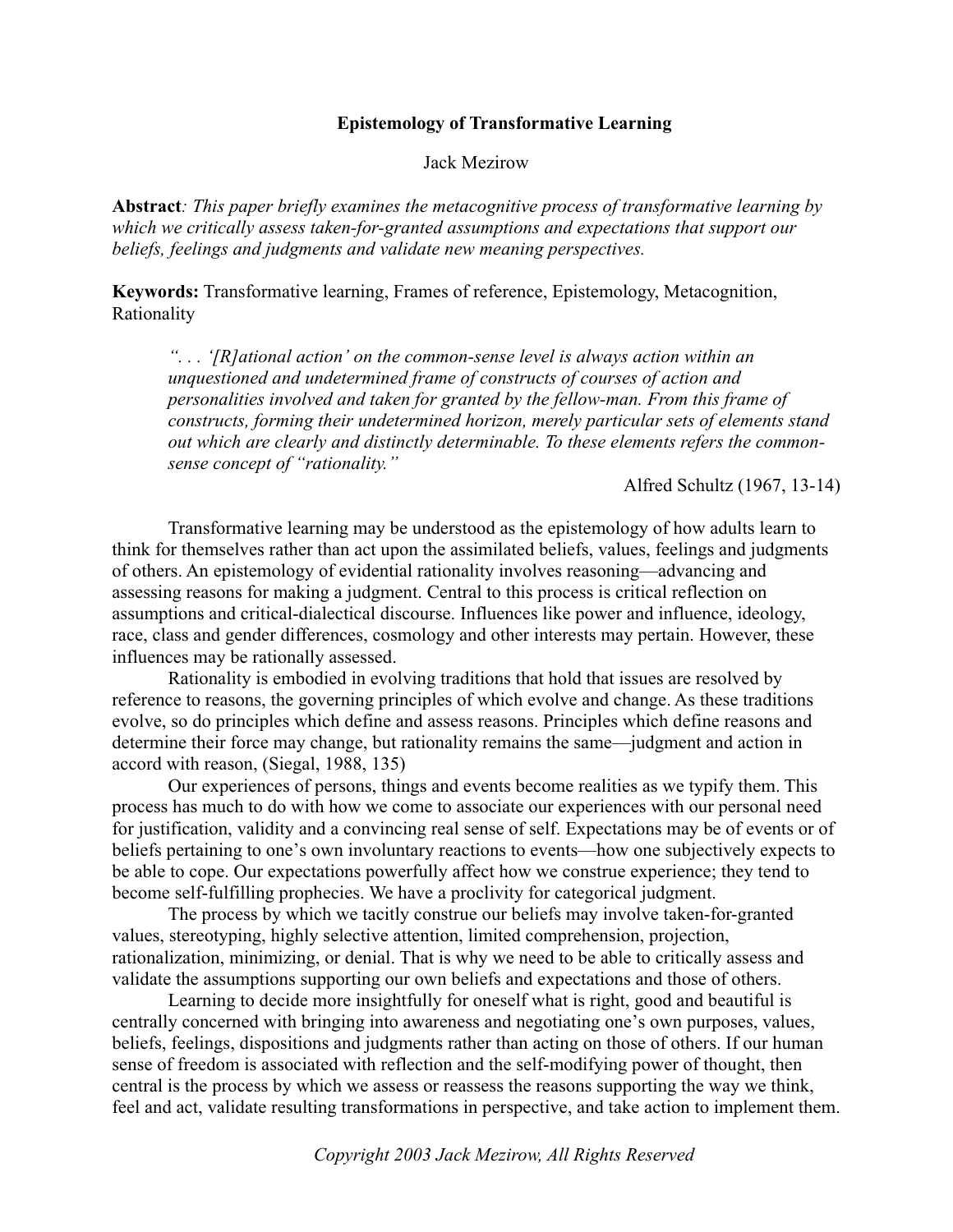This requires that we understand how and why we, and others who communicate with us, have acquired our orienting habits of mind and resulting points of view and the nature of the tacit assumptions that support them.

## **Transformative Learning—a Summary**

Adults:

- A. cannot fully trust what they know or believe because there are no fixed truths and circumstances change. Yet we urgently need to understand the meaning of our experience. To do so, we engage in deliberate learning—using prior interpretations to construe a new or revised experience as a guide to future action. We may also engage in incidental and assimilative learning.
- B. make meaning of their experience by imaginatively projecting value-laden symbolic models - images and conditioned affective responses—to interpret through analogy. This process operates tacitly through our acquired *frames of reference—*mindsets of orienting assumptions and expectations—predispositions with cognitive, affective and conative dimensions. Frames of reference include our values, affective dispositions, moral and aesthetic preferences, paradigms, learning preferences and sense of self. They involve orienting *habits of mind* and resulting *points of view.* They shape, delimit, and often distort the way we make meaning of our experience. Frames of reference are derived from the culture, language, and the idiosyncrasies of principal care givers.
- C. are intrasubjective—accepting others as agents with interpretations of their experiences that may prove true or justified.
- D. search for more dependable beliefs and understandings—those producing interpretations and opinions that are more true or justified—by assessing the intentions, experience and character of others communicating with us, and by becoming critically reflective about the assumptions supporting the beliefs, values, feelings, and judgments of those others, as well as about their own.
- E. validate contested beliefs pertaining to *instrumental learning* by empirically testing to ascertain whether an assertion is as it is purported to be—a truth claim. Instrumental learning involves controlling or managing the environment, improving performance or prediction.
- F. validate contested beliefs pertaining to *communicative learning* through discourse. Communicative learning involves understanding what others mean when they communicate with us. *Discourse* is that type of dialogue in which we participate with others whom we believe to be informed, objective and rational to assess reasons that justify problematic beliefs. Discourse leads to a best tentative judgment that is always subject to new insights, perspectives, evidence or arguments. The quality of this assessment is, itself, enhanced through free, full participation in a continuing discourse involving critical reflection on assumptions with an increasingly broad and more diverse group of informed and open minded participants having the widest range of views possible.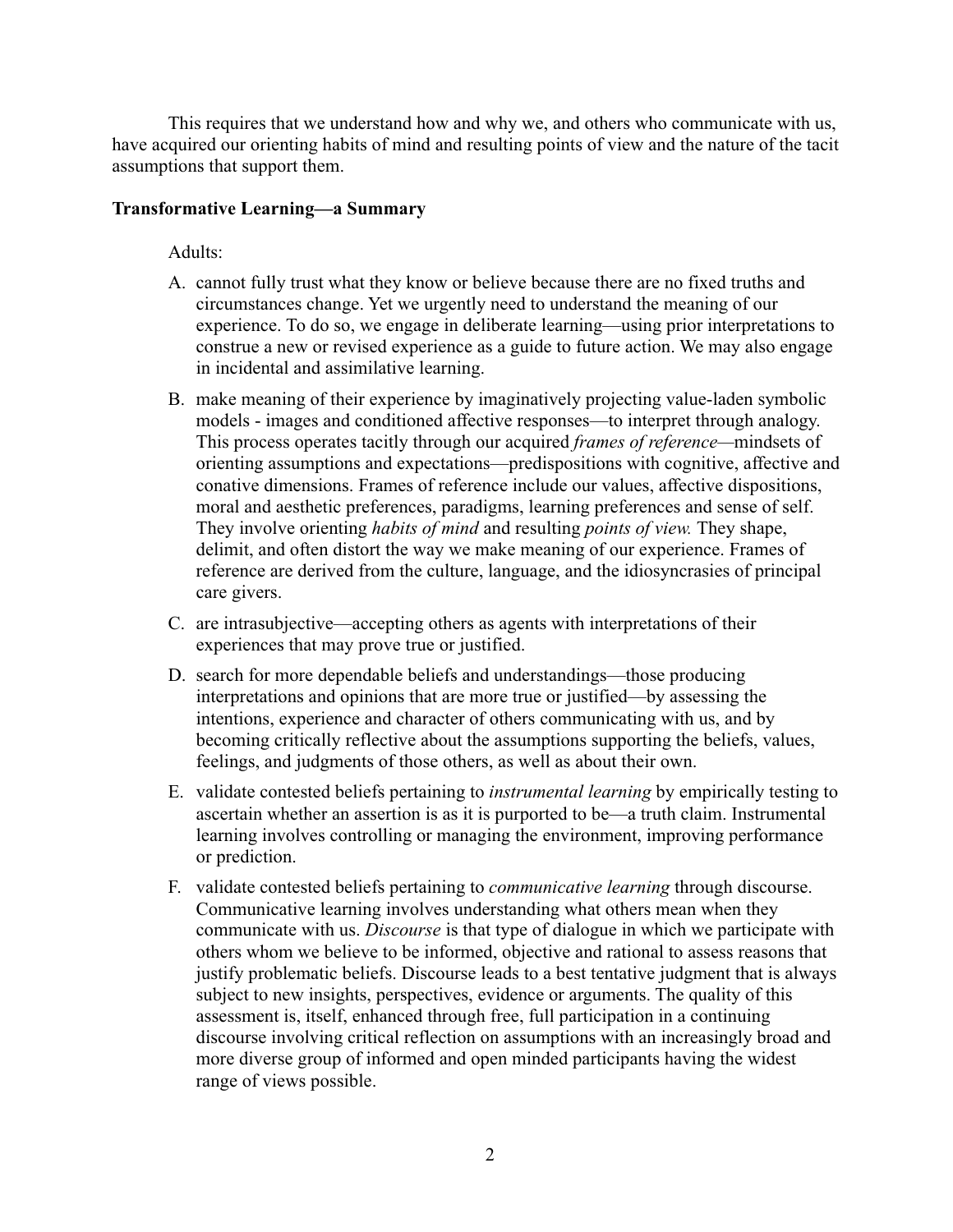- G. participate more freely and fully in discourse when they:
	- 1. have more accurate and complete information,
	- 2. are freer from coercion and distorting self deceptions,
	- 3. are more open to alternative points of view—empathic and caring about how others think and feel,
	- 4. are better able to weigh evidence and assess arguments objectively,
	- 5. are able to become more aware of the context of ideas and critically reflective of assumptions, including their own,
	- 6. have more equal opportunity to participate in the various roles of discourse,
	- 7. are more willing to seek understanding and agreement, and to accept a resulting best judgment as a test of validity until new perspectives, evidence or arguments are encountered, then subsequently validated through discourse as yielding a better judgment.

These ideal conditions of discourse also represent ideal conditions of adult learning and adult education. As such, they constitute an epistemic grounding for a philosophical commitment to social and cultural action by adult educators.

H. may transform their taken-for-granted frames of reference—when they become problematic—to make them more inclusive, discriminating, open, emotionally able to change and reflective so that they may generate beliefs and opinions that will prove more true or justified to guide action.

Within this context, mindful transformative learning about a change of belief involves:

- 1. recognition that an alternative way of understanding may provide new insight into a problem,
- 2. context awareness of the sources, nature and consequences of the *old* belief,
- 3. critical reflection on its supporting assumptions,
- 4. validating the *new* belief by an empirical test of the truth of its claims, when feasible, or by a continuing discursive assessment of its justification in order to arrive at a tentative best judgment and,
- 5. taking action on the validated new belief.

The process of change just described enhances one's *disposition* for making meaning through transformative learning. Critical reflection, then, may involve intuition or discernment. Transformative learning may also be mindlessly assimilative.

I. may have transformations that are *epochal* or *incremental.* And, these transformations may involve *objective* (task oriented) or *subjective* (self-reflective) *reframing.* In objective reframing, points of view are transformed when we become critically reflective on the *content* of a problem, or on the *process* of problem solving. *Habits of*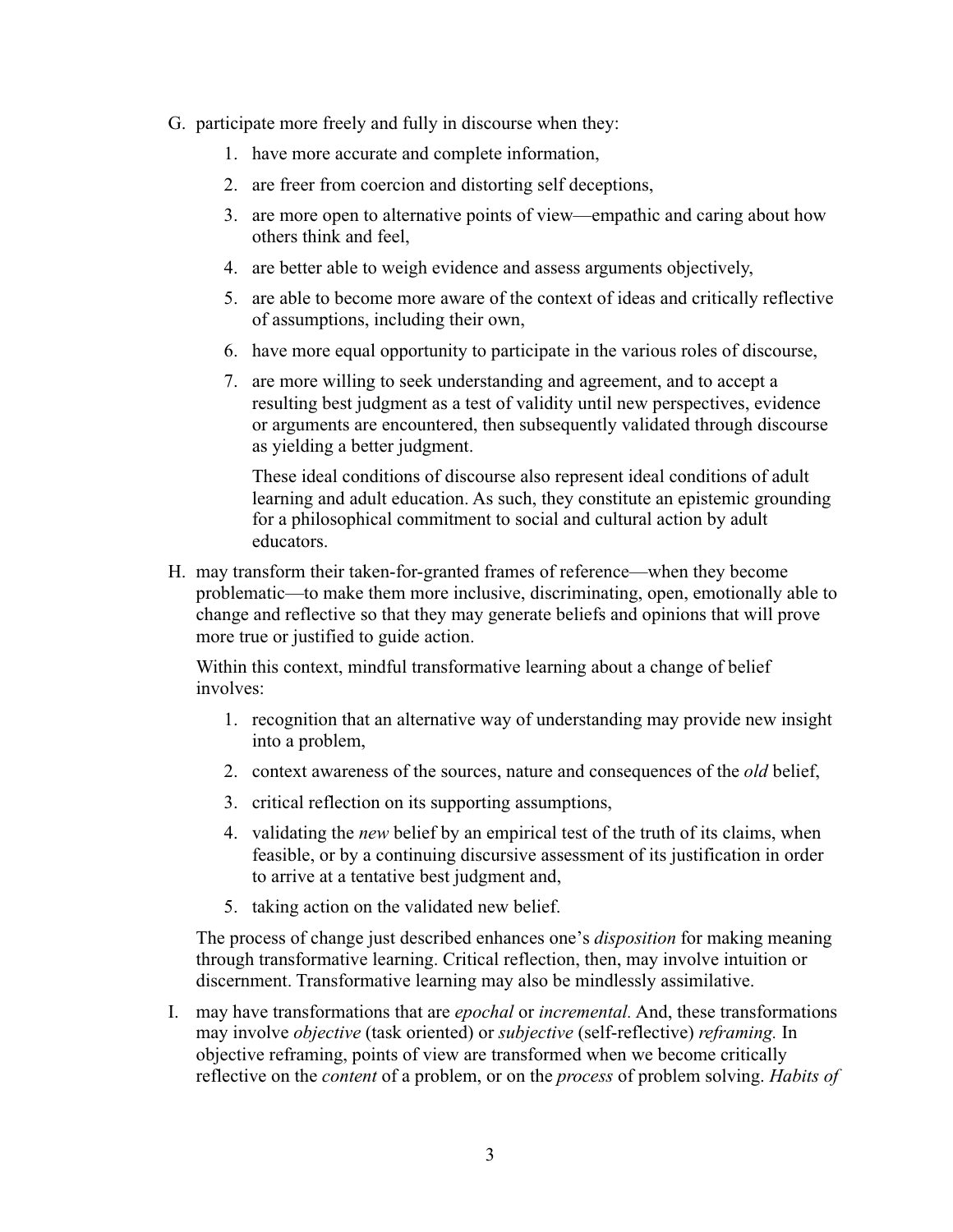*mind* are transformed when we become critically reflective on the *premis*e of the problem.

- J. when engaged in subjective reframing, often require the support of others, a positive self-concept and freedom from immobilizing anxiety. The transformative process occurs across the following phases in the clarification of meaning:
	- 1. a disorienting dilemma;
	- 2. self- examination with feelings of fear, anger, guilt or shame;
	- 3. a critical assessment of assumptions;
	- 4. recognition that one's discontent and the process of transformation are shared;
	- 5. exploration of options for new roles, relationships and actions;
	- 6. planning a course of action;
	- 7. acquiring knowledge and skills for implementing one's plans;
	- 8. provisional trying of new roles;
	- 9. building competence and self-confidence in new roles and relationships; and
	- 10. a reintegration into one's life on the basis of conditions dictated by one's new perspective.
- K. are expected, as participants in a democracy, to be able to reflectively negotiate our own purposes, values, feelings and meanings rather than to simply act upon those of others. The goal of adult education is to assist learners to more fully realize their capability for autonomous thought while pursuing their own learning objectives. Learner objectives may be personal, occupational, or involve collective social action; they may be to earn a higher education degree, learn a language, gain self-confidence, influence public policy, teach a child to read, keep intellectually active—among many other accomplishments.
- L. as educators concerned with transformative learning, assist learners to understand why they think, feel and believe as they do by:
	- 1. critically assessing the validity of their own assumptions and those of others;
	- 2. analyzing and assessing the source, nature and consequences of assumptions;
	- 3. empathizing and providing emotional support for others to engage in transformative learning;
	- 4. learning to participate more fully and effectively in reflective discourse to assess the reasons for a belief or perspective;
	- 5. anticipating the consequences of acting upon a transformed perspective and planning effective action; and
	- 6. developing the disposition to think critically, assess one's own assumptions, and those of others, participate fully and freely in reflective discourse, and engage in cultural or social action to improve the conditions necessary to encourage adult learners to share these insights.